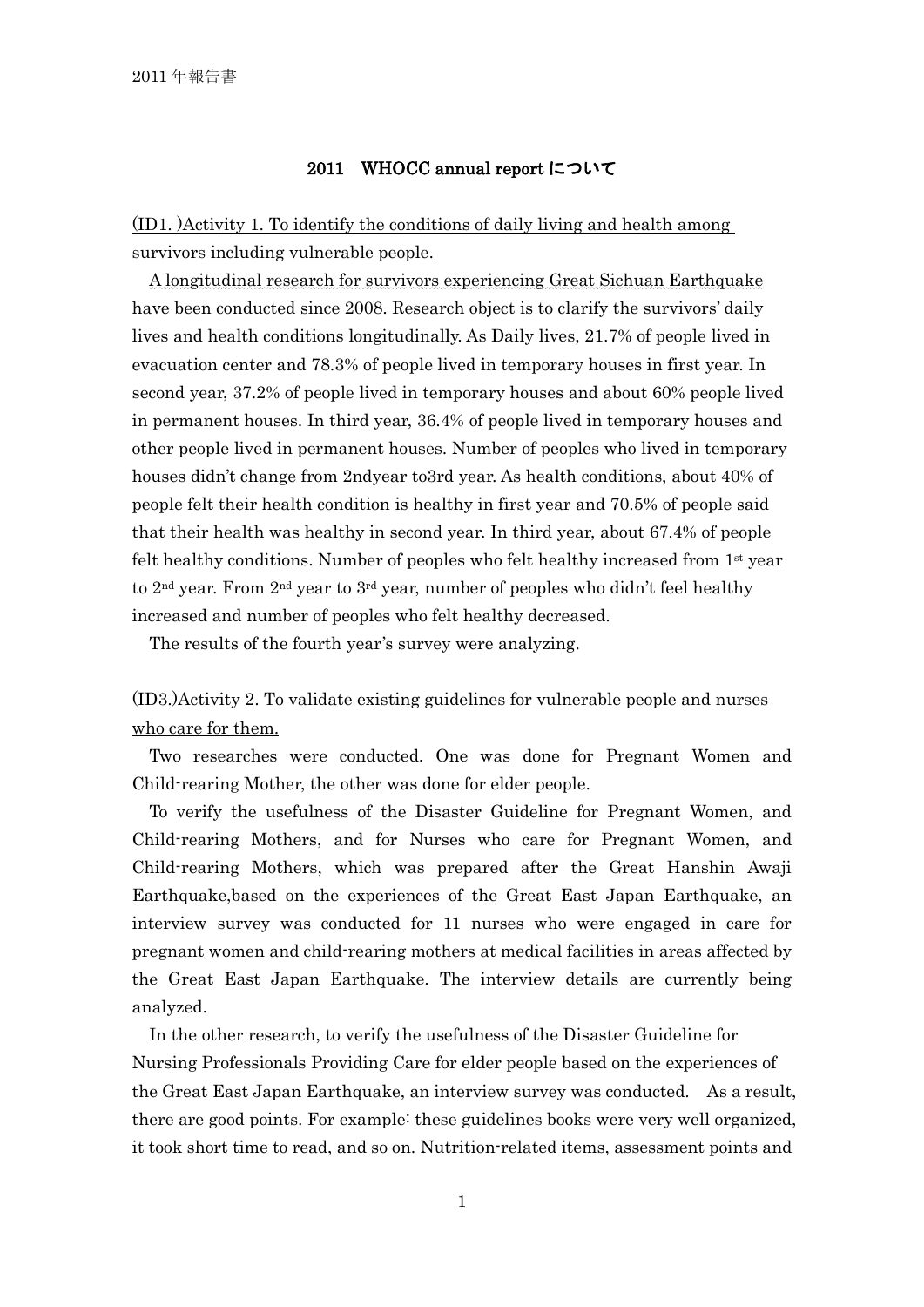ways for health and collaborative ways, and so on were need to verify theses items added. The more data were analyzing.

## (ID4.) Act3: To validate the core competencies for disaster nursing developed by WHO and ICN.

A study for Nursing Professionals Providing Care who did nursing support activity will be planning. A questionnaire are making through picking up items from "ICN Framework of Disaster Nursing Competencies". To verify the validity of the disaster nursing competencies, based on the experiences of the Great East Japan Earthquake, an interview survey will be conducted.

(ID6) Activity 4:To develop effective network-systems among organization related to nursing, such as professional organizations, Ministry of Health, University, Academic organizations, and other inter-professional organizations, such as Medical organizations, as well

The study was planned to carry out to develop effective network system of nurses and other health professional from survivors and nursing experience of the Great East Japan Earthquake (GEJE). A literature reviews the studies published in 2011 related the GEJE, including survey, research papers and reports of nurses involved in helping the people was conducted. The focus of analysis is to abstract the real network which had happened during the GEJE and construct the scheme of needed network during the chaotic situation on the site. In results of literature reviews, already formal network had functioned during after mass of GEJE. In addition to, the new view point from survivors will be clarify. After the analysis of reports and literature, interview study will conduct after the situation which depict the exemplary situation was choose.

 $(ID7)$  Activity 5 : To develop methods of effective provision of information/knowledge to disaster affected countries through APEDNN in collaboration with WHO-WPRO

The unsolved problems and information on medical care, used for survivors of the Great East Japan Earthquake, have been collected and analyzed by using historical research, and the resulting data have been discussed for application and utilization in preparation for future disasters.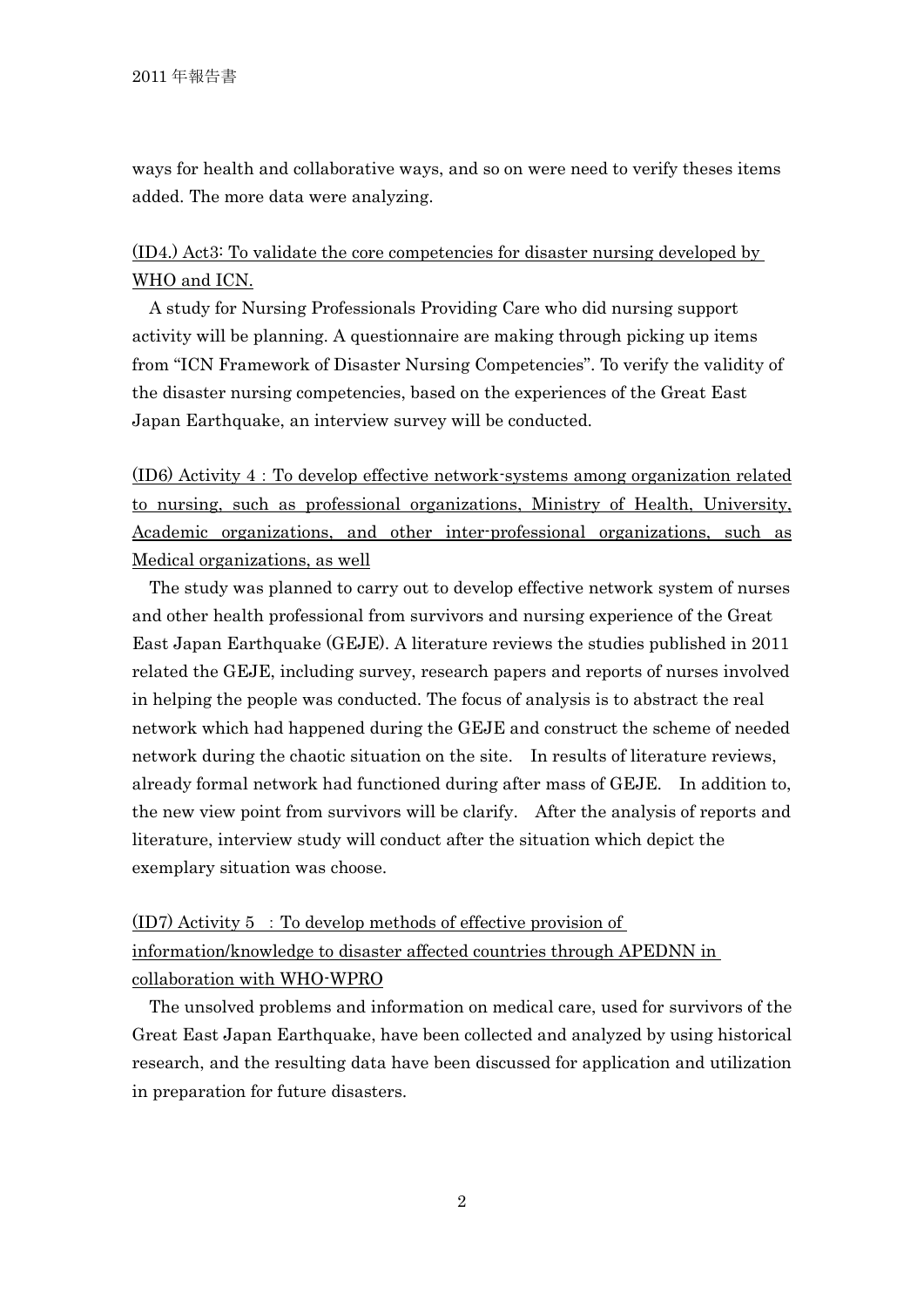(ID8) Activity 6:To conduct and disseminate training/educational programs for mitigation of the impact of disasters on community members, particularly those most vulnerable, including: elderly, children, bearing and rearing women, and disabled.

It has been five years since initiation of the Disaster Mitigation Educational Program for junior high school students and local residents. In this program, participants are asked to write a report after each class, with the contents of the class also evaluated. What needs to be done is to review the developed components of this program, and investigate whether the program has truly produced an effect on local residents and junior high school students participating in the program, as well as on the students' parents.

(ID9) Activity 7:To develop and conduct training/educational programs including formal and continuing programs for fostering of trainers in health emergency management.

A survey will be conducted for nursing providing care who did nursing support activity after the Great East Japan Earthquake. In this survey, experience and contents of disaster nursing education in basic nursing education and continuing education, required knowledge during nursing support activity after the Great East Japan Earthquake will be asked in survey. Survey about continuing education will be interlocked with Activity 8 and Activity 9.

## (ID11) Act8. To clarify roles and functions of nurses by disaster cycle

The roles and functions of nurses at each of disaster cycle will be explored through nursing records that were written by nurses acted for supporting survivors in the disaster stricken areas and interview after activities to nurses providing care at the Great East Japan Earthquake.

In disaster response term, Nurses assessed evacuation centers and survivors during their activities. At the end of their activities, they wrote noticed problems which were found by assessment in nursing records. Then, the next support nurses read out the problems from the nursing records, and solved them. These nurses' continuum activities will be considered to clarify roles and functions of nurses in disaster response term.

(ID13) Act9. To identify activities among support nurses coming from outside the disaster site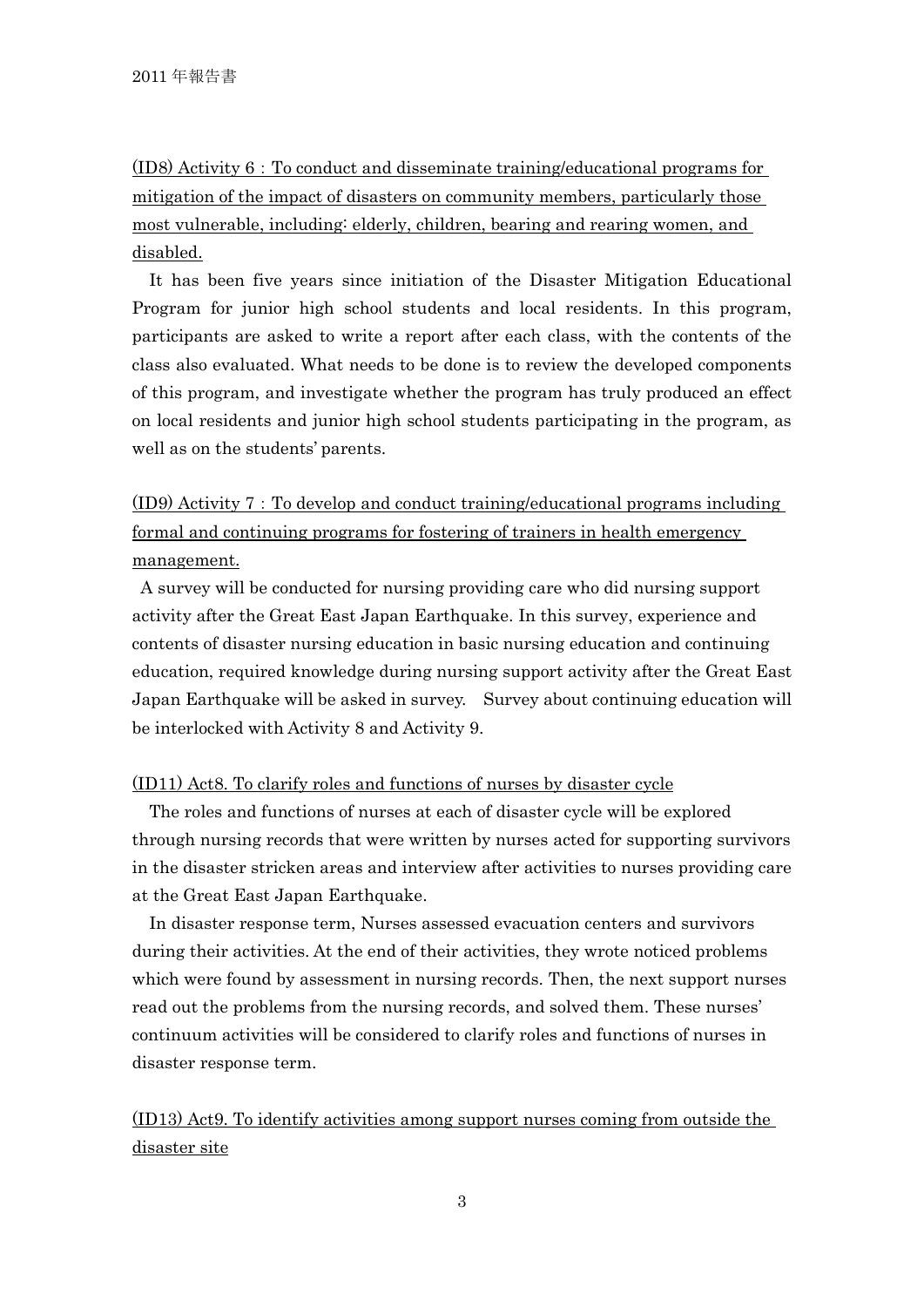A research proposal was made and information-gathering and coordination with related agencies to conduct a research did in 2011. The project as explained below will be promoted.

Purpose: To examine details of support activities by nursing professionals dispatched from outside the area affected by the Great East Japan Earthquake, problems in the disaster situation they identified, and the evaluation of their activities. To clarify, based on the examination, the nursing needs in the areas affected by the Great East Japan Earthquake and results of support from outside those areas.

Method: Analyze the activity records made by public health nurses, who were dispatched from Hyogo Prefecture to the three areas affected by the Great East Japan Earthquake (Kesennuma City, Minamisanriku-cho, and Ishinomaki City, Miyagi Prefecture) for seven months, starting from 10 days after the earthquake, and their post-activity reports. Clarify which problems were successfully responded to by support nursing professionals (public health nurses) from outside the affected areas and which problems have remained unsolved among ones that had been regarded to be addressed by nursing professionals.

2. Please briefly describe your collaboration with WHO in regards to the activities of the WHO collaborating centre during the past 12 months (e.g. means of communication, frequency of contact, visits to or from WHO). Please feel free to mention any difficulties encountered (if any) and to provide suggestions for increased or improved communication (if applicable).

Two forums for community people and professionals were conducted. One was "Strengthening for disaster resilience" and the other was "How do we make our Hospital Prepared for any Disaster? " . Both forums were planed and conducted with the WHO Kobe Centre and one of speaker was from WHO Kobe Centre.

The 16th General meeting of Global Network of WHO Collaborating Centres for Nursing and Midwifery and The 9th International Conference of the Global Network of WHO Collaborating Centres for Nursing and Midwifery will conduct from 27th June to 1st July in Kobe, Japan and are supporting by WHO Kobe Centre for planning and managing.

3. Please briefly describe any interactions or collaborations with other WHO collaborating centres in the context of the implementation of the above activities (if